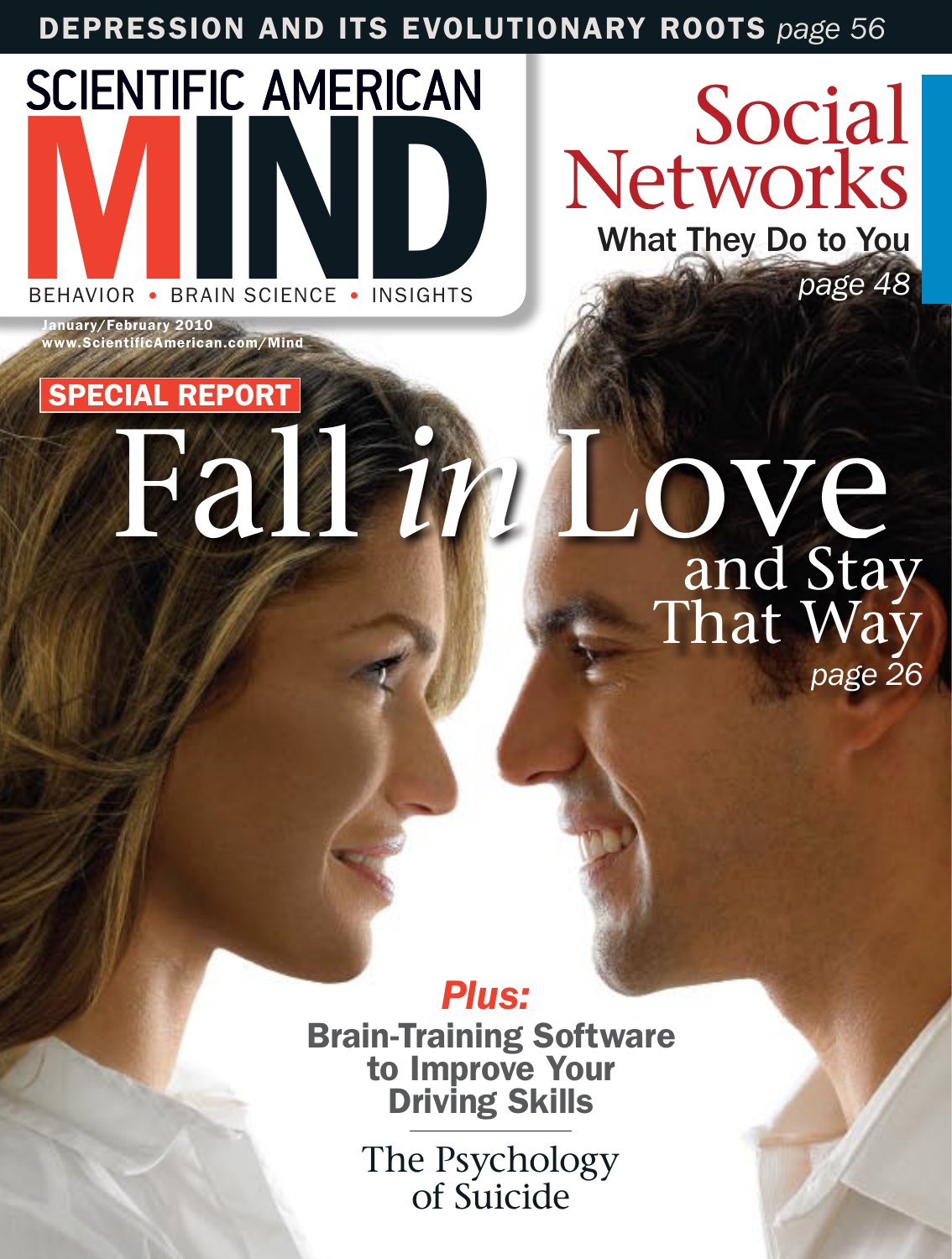# ♥ Fall in Love How **Science** Can Help You

Nothing is more fulfilling than being in a successful love relationship. Yet we leave our love lives entirely to chance. Maybe we don't have to anymore **By Robert Epstein** 

ES that get them excited about<br>the subject matter. In chemistry<br>courses, teachers accomplish that with<br>test tubes and mysterious liquids. In a<br>course I taught recently at the University<br>of California, San Diego, on relatio The best way to get students in-<br>terested in scientific studies is to<br>give them hands-on experienc-<br>es that get them excited about<br>the subject matter. In chemistry<br>courses, teachers accomplish that with he best way to get students interested in scientific studies is to give them hands-on experiences that get them excited about the subject matter. In chemistry test tubes and mysterious liquids. In a course I taught recently at the University of California, San Diego, on relationship science, I piqued my students' interest with exercises on, well, *love.*

photoillustration by AARON GOODMAN (*right*)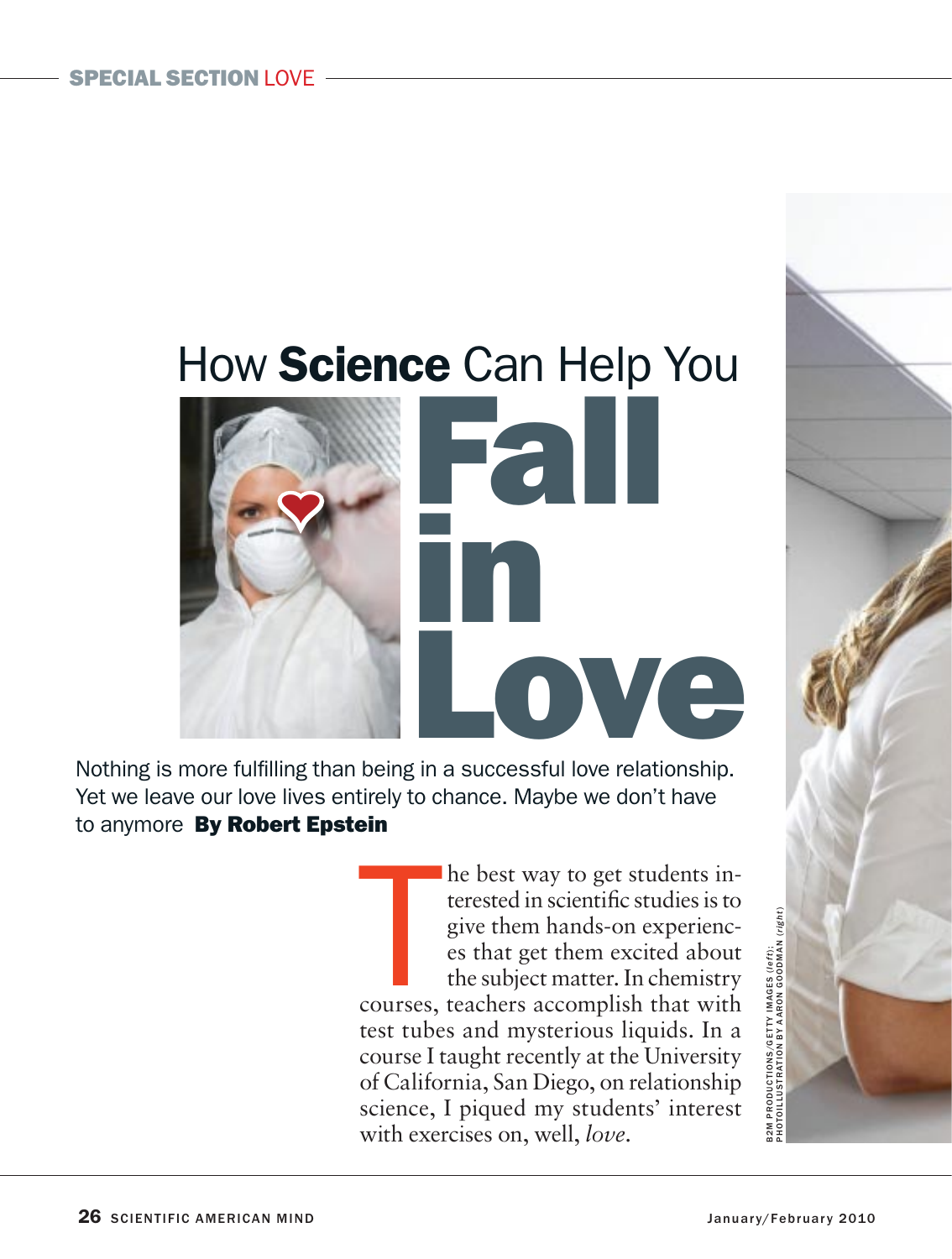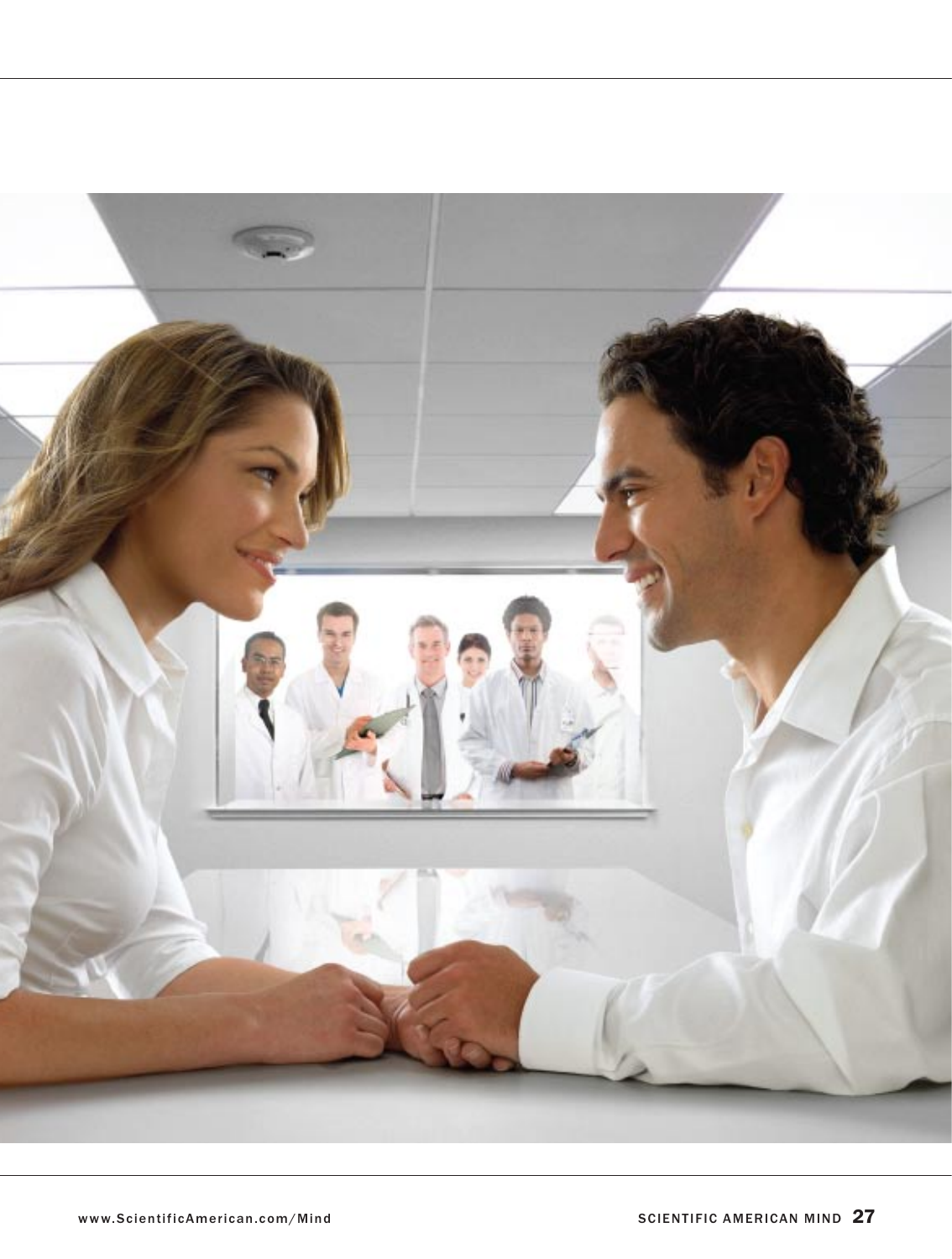# **SPECIAL SECTION I OVE**





The researchers found that mutual eye gazing (but not gazing at hands) produced rapid increases in feelings of both liking and loving in total strangers.

To begin, I invited eight students who did not know each other to come to the front of the auditorium, where I paired them up randomly. I then asked each individual to rate, on a scale of 1 to 10,

### FAST FACTS Lessons on Love

About half of first marriages fail in the U.S., as do two thirds of second marriages and three quarters of third marriages. We fail in large part because we enter into relationships with poor skills for maintaining them and highly unrealistic expectations.

The fix for our poor performance in romantic relationships: extract a practical technology from scientific research on how people learn to love each other—and then teach individuals how to use it.

A study of arranged marriages in which love has grown over time hints that commitment, communication, accommodation and vulnerability are key components of a successful relationship. Other research indicates that sharing adventures, secrets, personal space and jokes can also build intimacy and love with your partner.

how much he or she liked, loved, or felt close to his or her partner. Then I asked the couples to look deeply into each other's eyes in an exercise I call Soul Gazing.

There was some giggling at first and then some very intense gazing. After two minutes, I again asked for the numbers. The result? A modest 7 percent increase in loving (meaning 1 point added for one person in one couple), an 11 percent increase in liking, and a whopping 45 percent increase in closeness. There were gasps and cheers in the audience. When I asked everyone in the class to pair up for two minutes of gazing, 89 percent of the students said the exercise increased feelings of intimacy.

And that was just the beginning….

#### Eye Contact

About 50 percent of first marriages fail in the U.S., as do two thirds of second marriages and three quarters of third marriages. So much for practice! We fail in large part because we enter into relationships with poor skills for maintaining them and highly unrealistic expectations. We also tend to pick unsuitable partners, mistakenly believing that we are in love simply because we feel physical attraction.

That combination of factors sets us up for fail-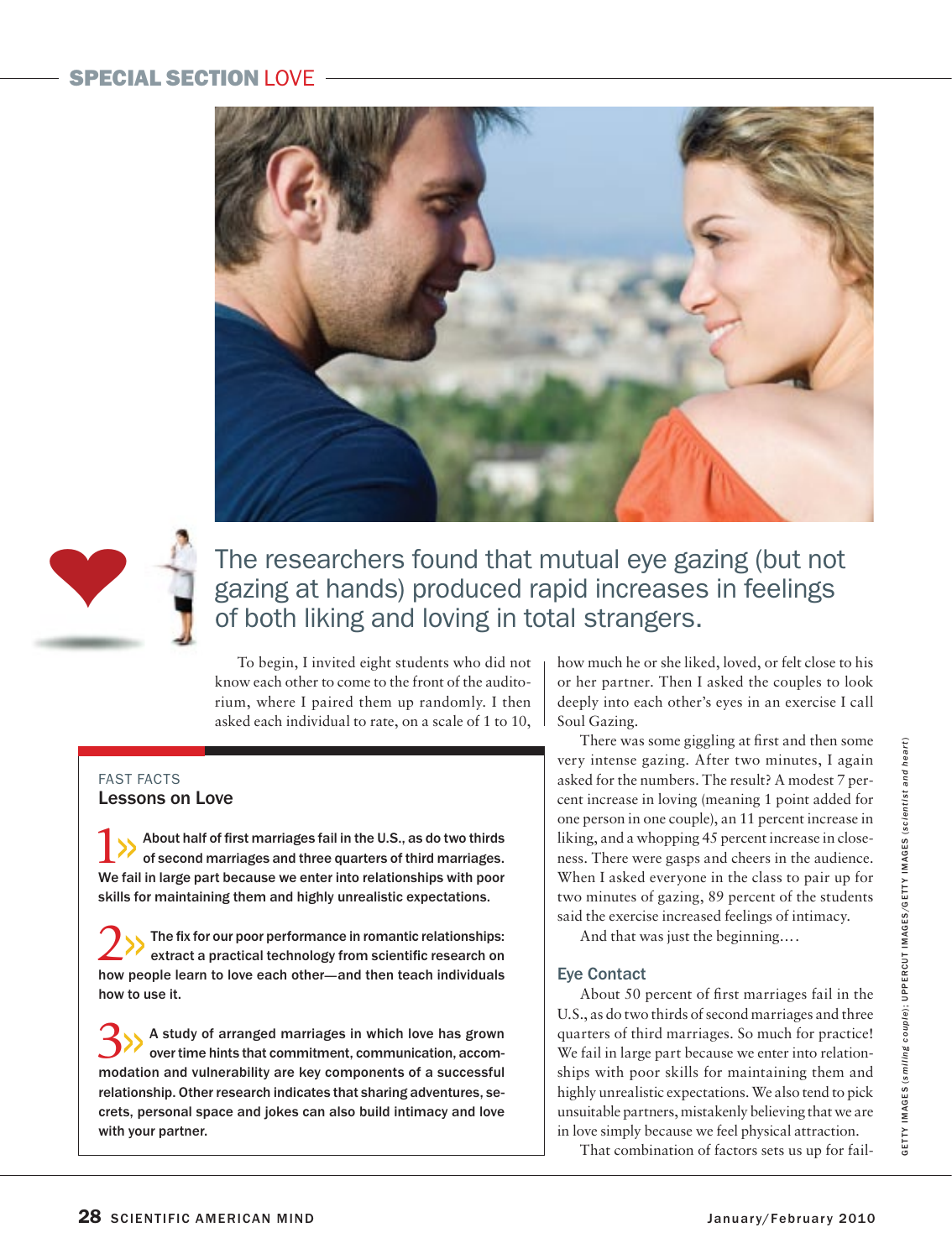# Love-Building Exercises

ere are some fun exercises, all<br>inspired by scientific studies,<br>that you can use to deliberately inspired by scientific studies, that you can use to deliberately create emotional intimacy with a partner*—*even someone you barely know:

Two as One. Embracing each other gently, begin to sense your partner's breathing and gradually try to synchronize your breathing with his or hers. After a few minutes, you might feel that the two of you have merged.

2 Soul Gazing. Standing or sitting<br>
2 about two feet away from each other, look deeply into each other's eyes, trying to look into the very core of your beings. Do this for about two minutes and then talk about what you saw.

**Monkey Love.** Standing or sitting fairly near each other, start moving your hands, arms and legs any way you like—but in a fashion that perfectly imitates your partner. This is fun but also challenging. You will both feel as if you are moving voluntarily, but your actions

ure: eventually—often within a mere 18 months the fog of passion dissipates, and we begin to see our partner with new clarity. All too often we react by saying, "Who are *you?*" or "You've *changed.*" We might try hard for years after that to keep things going, especially if children are in the picture. But if we start out with the wrong person and lack basic tools for resolving conflicts and communicating, the chances that we will succeed are slim to none.

Over the years, having looked carefully at the fast-growing scientific literature on relationship science and having conducted some new research of my own, I have come to believe that there is a definite fix for our poor performance in romantic relationships. The fix is to extract a practical technology from the research and then to teach people how to use it.

At least 80 scientific studies help to reveal how people learn to love each other. A 1989 study by psychologist James D. Laird of Clark University and his colleagues inspired my Soul Gazing exercise. The researchers showed that mutual eye gazing (but not gazing at hands) produced rapid increases in feelings of both liking and loving in total strangers. Mutual gazing is like staring, but with an important differ-

are also linked to those of your partner. **Falling in Love**. This is a trust exercise, one of many that increase mutual feelings of vulnerability. From a standing position, simply let yourself fall backward into the arms of your partner. Then trade places. Repeat several times and then talk about your feelings. Strangers who do this exercise sometimes feel connected to each other for years.

Secret Swap. Write down a deep<br>
Secret and have your partner do the same. Then trade papers and talk about what you read. You can continue this process until you have run out of secrets. Better yet, save some of your secrets for another day.

**6** Mind-Reading Game. Write down a thought that you want to convey to your partner. Then spend a few minutes wordlessly trying to broadcast that thought to him or her, as he or she tries to guess what it is. If he or she cannot guess, reveal what you were thinking. Then switch roles.



7 Let Me Inside. Stand about four feet away from each other and focus on each other. Every 10 seconds or so move a bit closer until, after several shifts, you are well inside each other's personal space (the boundary is about 18 inches). Get as close as you can without touching. (My students tell me this exercise often ends with kissing.)

**O** Love Aura. Place the palm of your  $\Box$  hand as close as possible to your partner's palm without actually touching. Do this for several minutes, during which you will feel not only heat but also, sometimes, eerie kinds of sparks. *—R.E.*

ence: for many mammalian species, staring is both intended and received as a threat. Try it on a New York subway if you have any doubts about its efficacy. In mutual gazing, however, people are giving each other *permission* to stare; that is, they are being *vulnerable* to each other, and that is the key element in emotional bonding. The vulnerability created when people are in war zones can create powerful emotional bonds in seconds, and even hostages sometimes develop strong attachments to their captors, a phenomenon called the Stockholm syndrome.

Signs of vulnerability in an animal or another person bring out tendencies in many people to provide care and protection—to be drawn to that being and to like or even love him or her. And as research

## (The Author)

ROBERT EPSTEIN is a contributing editor for *Scientific American Mind* and former editor in chief of *Psychology Today.* He holds a Ph.D. in psychology from Harvard University and is a longtime researcher and professor. He is currently working on a book called *Making Love: How People Learn to Love and How You Can Too (www.MakingLoveBook.com).*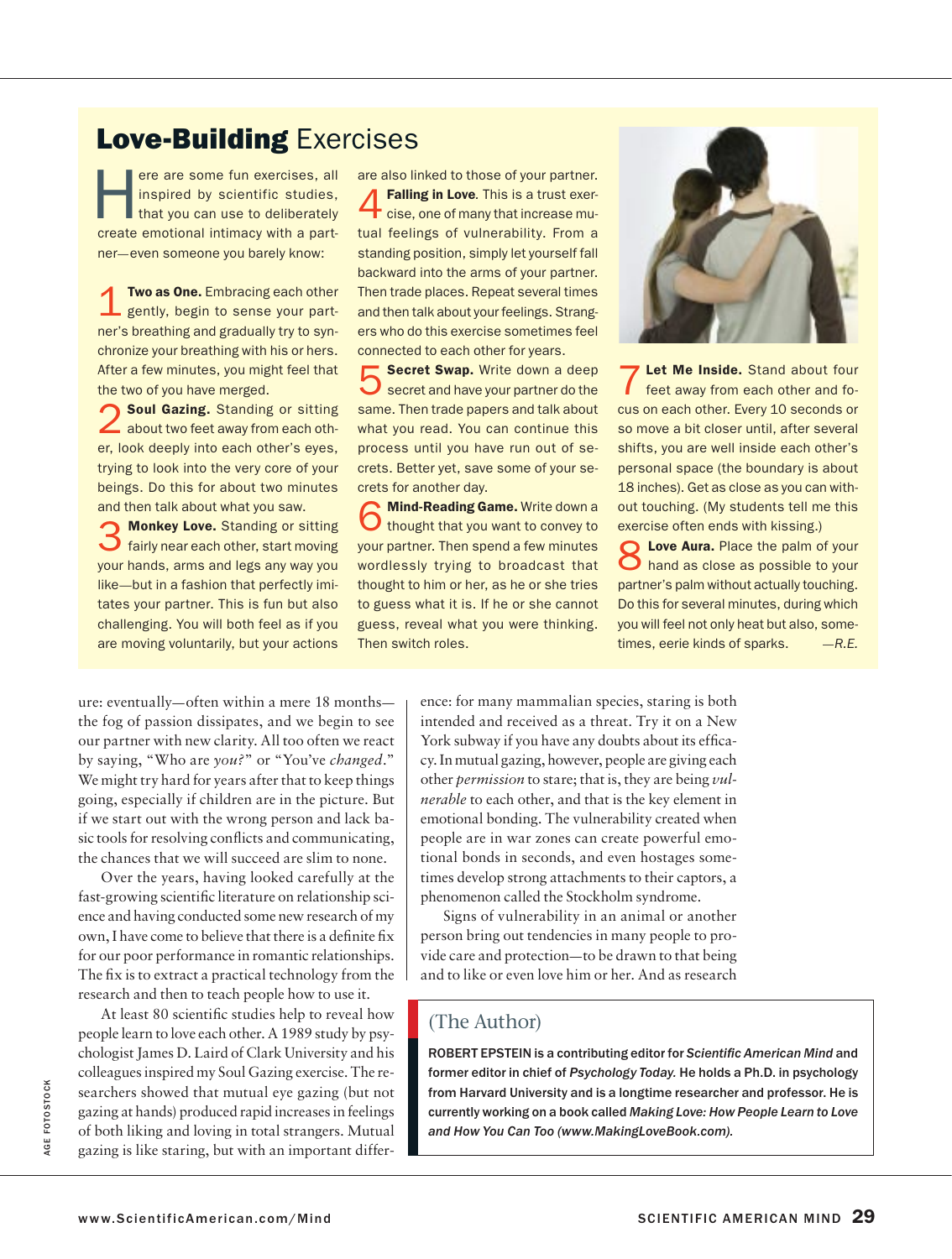

# "I noticed a drastic change in our bond for one another," one student wrote. "My husband seems more affectionate now than he was, for which I am really grateful."

in social psychology has shown for decades, when a person is feeling vulnerable and thus agitated or otherwise aroused, he or she often looks around for clues about how to interpret and label those feelings. The body is saying, "I'm aroused, but I'm not sure why," and the environment is suggesting an answer, namely, that you're in love.

### A Technology of Affection

Soul Gazing is one of dozens of exercises I have distilled from scientific studies that make people feel vulnerable and increase intimacy. Love Aura, Let Me Inside and Secret Swap are other examples of fun, bond-building activities that any couple can learn and practice [*see box on preceding page*].

Students could earn extra credit in my course by trying out such techniques with friends, romantic interests or even total strangers. More than 90 percent of the students in the course reported using these methods successfully to improve their relationships, and more than 50 of the 213 students submitted detailed reports about their experiences. Nearly all the reports documented increases in liking, loving, closeness or attraction of between 3 and 30 percent over about a month. In a few cases, ratings tripled [*see box on opposite page*]. (Students did not need to enhance their relationships to receive extra credit; all they had to do was document their use of the techniques.)

The few exceptions I saw made sense. One heterosexual male saw no positive effects when he tried the exercises with another male; moreover, the experience made him "uncomfortable." When he tried them with a female, however, his intimacy ratings increased by 25 percent—and *hers* increased by 144 percent!

A student named Olivia attempted the exercises with her brother, mother, a good friend and a relative stranger. Soul Gazing failed with her brother because he could not stop giggling. When she and her mom tried the Secret Swap—an activity that creates vulnerability when people disclose secrets to each other—intimacy ratings increased by 31 percent. Exercises she tried with her friend boosted ratings between 10 and 19 percent, but most impressive was the outcome of gazing with someone she



When your spouse is sick or in an otherwise vulnerable state, you may feel a need to protect and care for him, drawing you closer together.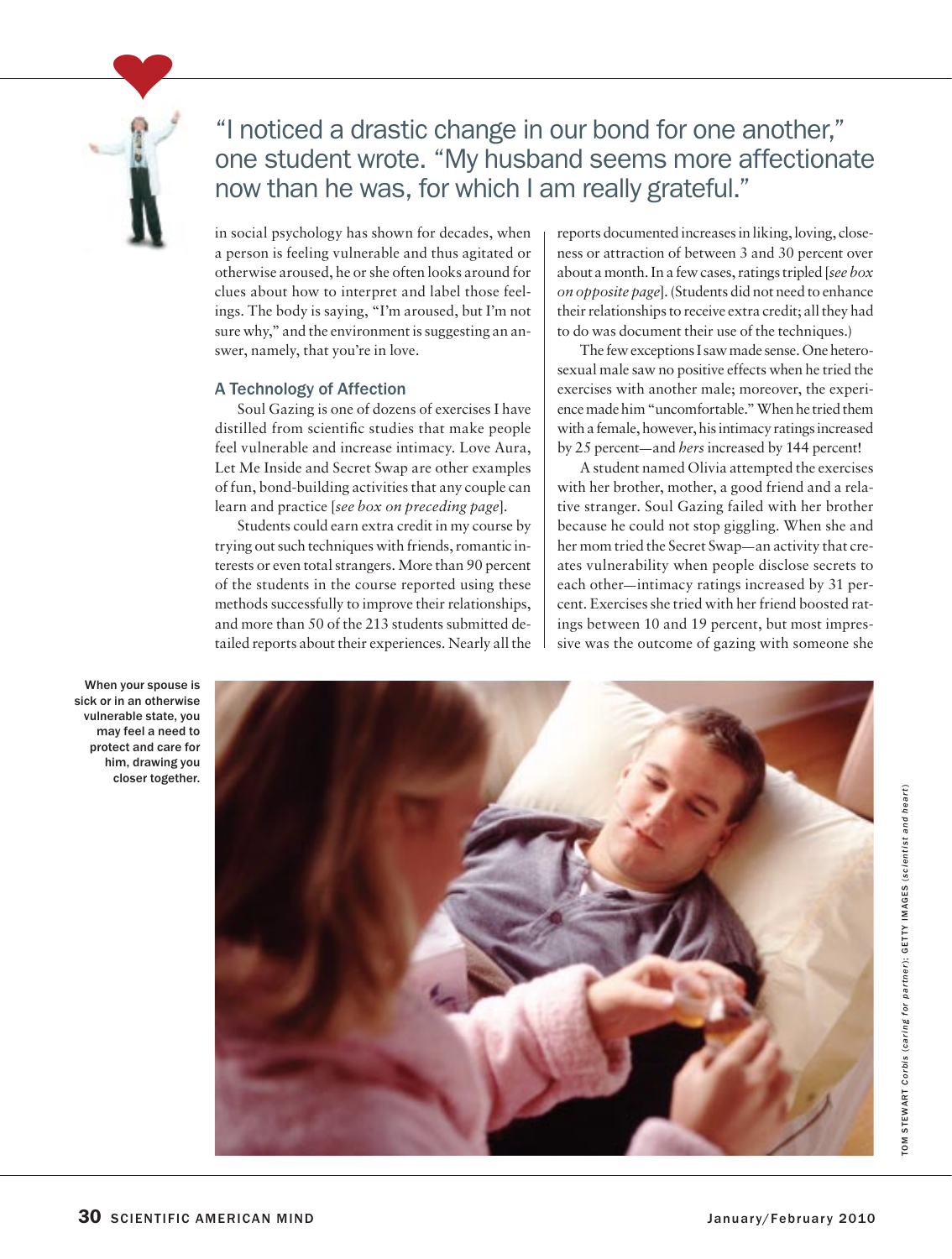# **Extra Credit for Love**

ocelyn, aged 21, and Brian, aged 25, are students at the University of California, San Diego, where they tried some of the love-generating techniques they learned in the author's class ocelyn, aged 21, and Brian, aged 25, are students at the University of California, San Diego, where they tried some of the love-generon relationship science. These graphs show changes in feelings of liking (*blue*), closeness (*pink*) and loving (*red*) over six weeks. Each week the students tried one exercise. At the outset, they liked each

other fairly well but experienced little closeness or love. In the first week, the gazing technique had a big effect on closeness, especially for Brian. By the sixth week, Jocelyn's love for Brian had risen from a 1 to a 6 on a 10-point scale, and Brian's love for Jocelyn had climbed from a 2 to a 7. Brian and Jocelyn might have made progress without the exercises, but both felt the activities had helped.



barely knew: a 70 percent increase in intimacy.

One student did the assignment with her husband of five years. The couple, Asa and Gill, tried out eight different exercises, and even though their "before" scores were usually very high (9s and 10s), every exercise they tried increased their scores by at least 3 percent. Overall, Asa wrote, "I noticed a drastic change in our bond for one another. My husband seems more affectionate now than he was, for which I am really grateful." She also reported a bonus: a substantial drop in the frequency with which she and her spouse called attention to their past mistakes. This change probably came about because the couple was now, as a result of my course, broadly interested in enhancing their relationship.

#### Taking Control

The students in my course were doing something new—taking *control* over their love lives. We grow up on fairy tales and movies in which magical forces help people find their soul mates, with whom they effortlessly live happily ever after. The fairy tales leave us powerless, putting our love lives into the hands of the Fates.

But here is a surprise: most of the world has nev-

er heard of those fairy tales. Instead more than half of marriages on our globe are brokered by parents or professional matchmakers, whose main concerns are long-term suitability and family harmony. In India an estimated 95 percent of the marriages are arranged, and although divorce is legal, India has one of the lowest divorce rates in the world. (This is starting to change, of course, as Western ways encroach on traditional society.)

Young couples in India generally have a choice about whether to proceed, and the combination of choice and sound guidance probably accounts for the fact that studies of arranged marriages in India indicate that they measure up well—in, for example, longevity, satisfaction and love—against Western marriages. Indeed, the love experienced by Indian couples in arranged marriages appears to be even more robust than the love people experience in "love marriages." In a 1982 study psychologists Usha Gupta and Pushpa Singh of the University of Rajasthan in Jaipur, India, used the Rubin Love Scale, which gauges intense, romantic, Western-style love, to determine that love in love marriages in India does exactly what it does in love marriages here: it starts high and declines fairly rapidly. But love in the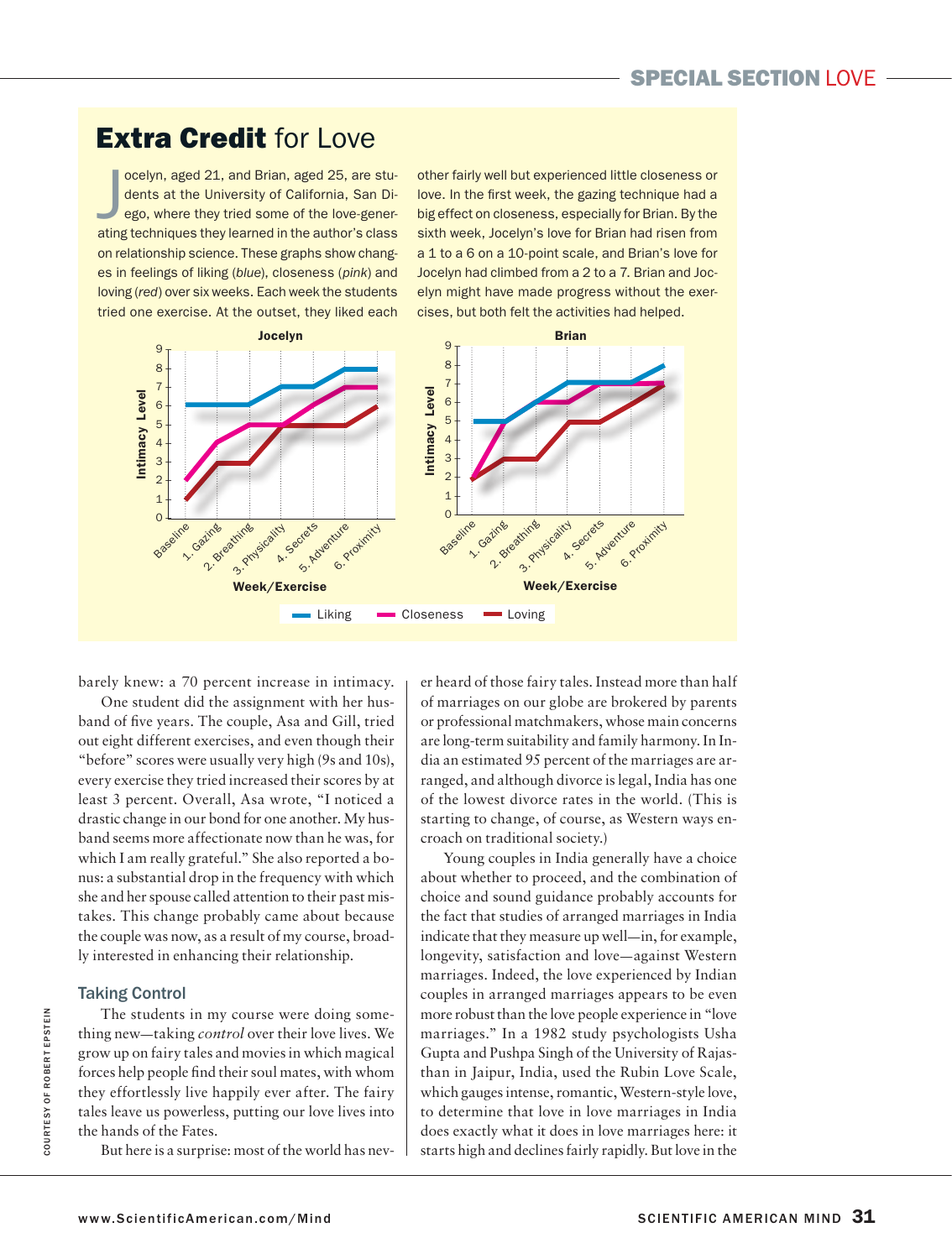# **Studies in Intimacy**

Ozens of scientific studies illuminate how people fall in<br>love—and hint at techniques for building strong rela-<br>tionships. Here are 10 kinds of investigations that are<br>belowed to inspire a new technology of love love—and hint at techniques for building strong relationships. Here are 10 kinds of investigations that are helping to inspire a new technology of love.

1 Arousal. Studies by researchers such as psychologist Ar-thur Aron of Stony Brook University show that people tend to bond emotionally when aroused, say, through exercise, adventures or exposure to dangerous situations. Roller coaster, anyone? See the Falling in Love exercise on page 29.

**2 Proximity and familiarity.** Studies by Stanford University social psychologists Leon Festinger and Robert Zajonc and others conclude that simply being around someone tends to produce positive feelings. When two people consciously and deliberately allow each other to invade their personal space, feelings of intimacy can grow quickly. See the Let Me Inside exercise on page 29.

**3 Similarity.** Opposites sometimes attract, but research by behavioral economist Dan Ariely of Duke University and the Massachusetts Institute of Technology and others shows that people usually tend to pair off with those who are similar to themselves—in intelligence, background and level of attractiveness. Some research even suggests that merely imitating someone can increase closeness. See the Monkey Love exercise on page 29.

4 Humor. Marriage counselors and researchers Jeanette and Robert Lauer showed in 1986 that in long-term, happy relationships, partners make each other laugh a lot. Other research reveals that women often seek male partners who can make them laugh—possibly because when we are laughing, we feel vulnerable. Know any good jokes?

Superly. Psychologist Greg Strong of Florida State University, Aron and others have shown that people tend to grow closer when they are doing something new. Novelty heightens the senses and also makes people feel vulnerable.

6 Inhibitions. Countless millions of relationships have prob-ably started with a glass of wine. Inhibitions block feelings of vulnerability, so lowering inhibitions can indeed help people bond. Getting drunk, however, is blinding and debilitating. Instead of alcohol, try the Two as One exercise on page 29.

7 Kindness, accommodation and forgiveness. A variety of studies confirm that we tend to bond to people who are kind, sensitive and thoughtful. Feelings of love can emerge especially quickly when someone deliberately changes his or her behavior—say, by giving up smoking or drinking—to accommodate our needs. Forgiveness often causes mutual bonding, because when one forgives, one shows vulnerability.

S Touch and sexuality. The simplest touch can produce warm, positive feelings, and a backrub can work wonders. Even getting very near someone without actually touch-



Riding a roller coaster or experiencing other thrills with your partner can help you bond emotionally by boosting arousal and making you each feel vulnerable.

ing can have an effect. Studies by social psychologist Susan Sprecher of Illinois State University, among others, also show that sexuality can make people feel closer emotionally, especially for women. There is danger here, however: confusing sexual attraction with feelings of love. You cannot love someone without knowing him or her, and attraction blinds people to important characteristics of their partner.

**9 Self-disclosure.** Research by Aron, Sprecher and others indicates that people tend to bond when they share secrets with each other. Once again, the key here is allowing oneself to be vulnerable. See the Secret Swap exercise on page 29.

**Commitment**. We are not that good at honoring our relationship commitments in the U.S., but studies by researchers such as psychologist Ximena Arriaga of Purdue University suggest that commitment is an essential element in building love. People whose commitments are shaky interpret their partners' behavior more negatively, for one thing, and that can be deadly over time. Covenant marriage currently a legal option only in Arizona, Arkansas and Louisiana—is a new kind of marriage (emerging from the evangelical Christian movement) involving a very strong commitment: couples agree to premarital counseling and limited grounds for divorce. Conventional marriage in America can be abandoned easily, even without specific legal cause (the so-called no-fault divorce). —*R.E.*